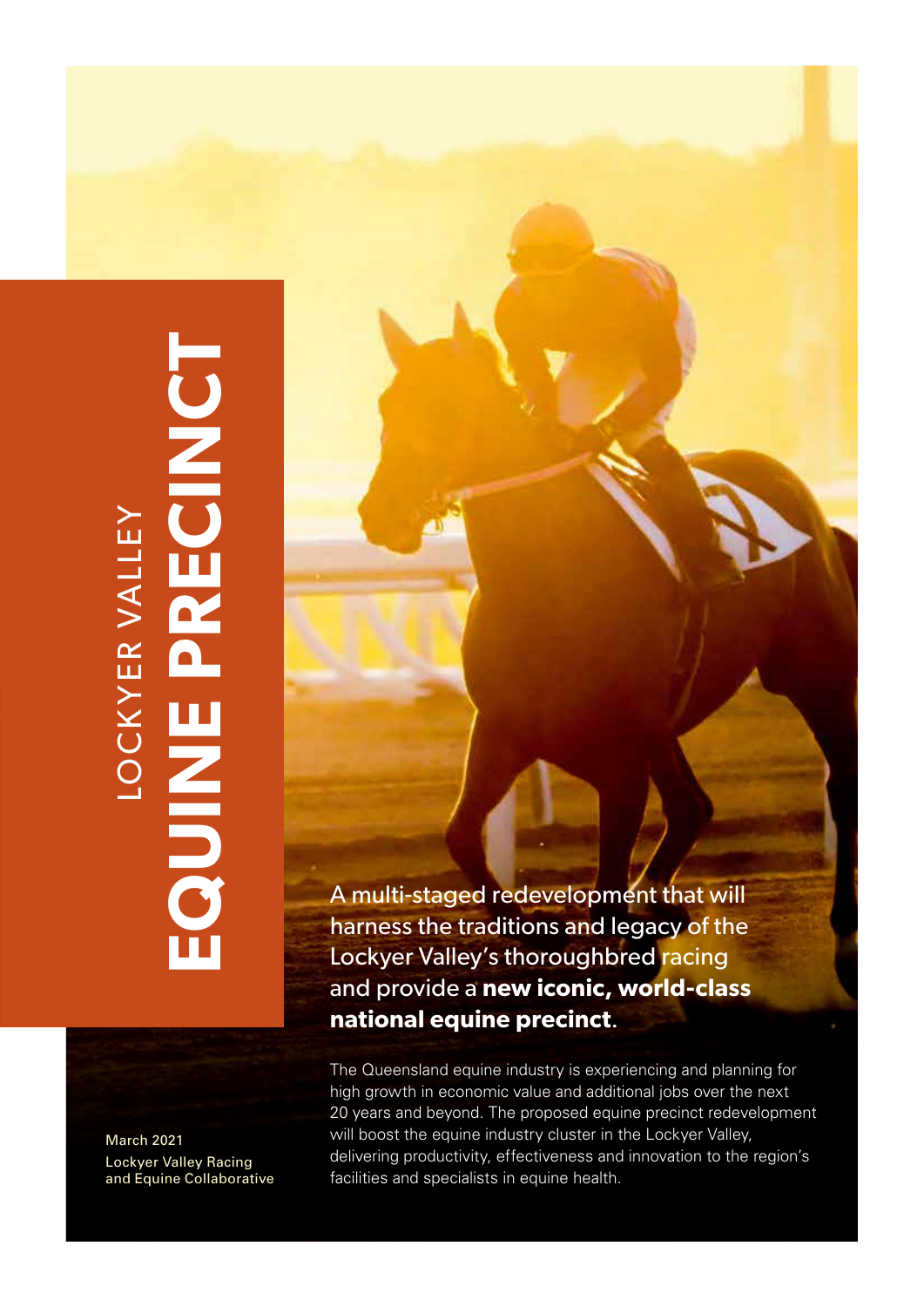

**THE PROJECT** THE PROJECT The proposed redevelopment aims to harness the established traditions and legacy of Lockyer Valley's thoroughbred racing and provide a new iconic, world-class national equine precinct.

The design will reflect the social and economic connection to the precinct and enhance a sense of ownership for all Lockyer Valley residents.

The business model centres its core principles around public accessibility and financial sustainability, whist considering the success of the venue holistically.





### Concept Plan Elements include:

- Equine facilities Stages 1,2 & 3
- Thoroughbred racing and training track
- Centre arena Stages 1 & 2
- Community parkland Stages 1 & 2
- Entry piazza Stages 1,2 & 3
- Multipurpose hospitality Stages 1 & 2
- Serviced apartments
- Boutique hotel

The multi-purpose equine hub will provide a flexible venue for multiple functions with the ability to operate separate events simultaneously with interchangeable shared facilities, catering for complementary equine user groups in different activity zones.

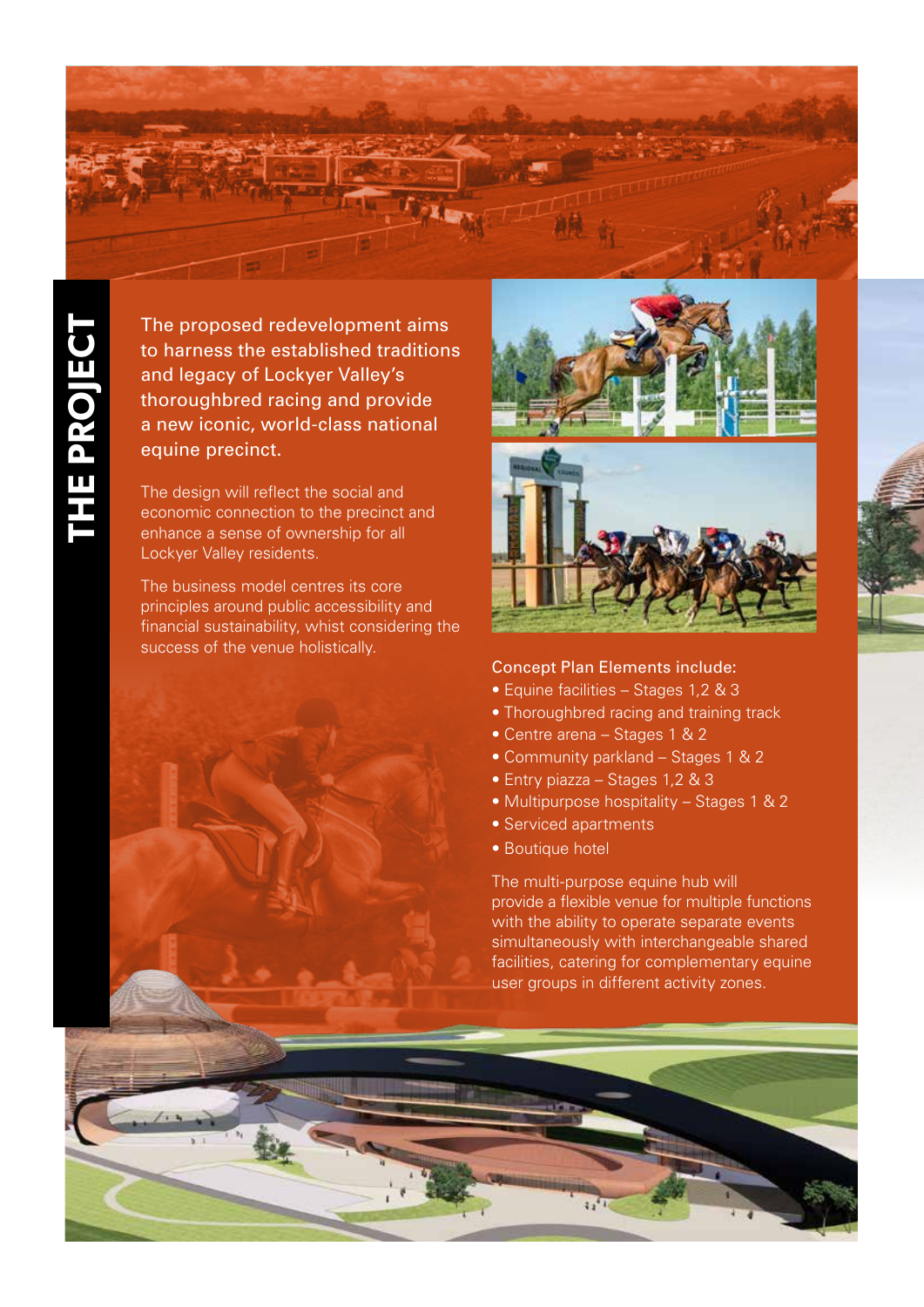# **THE LOCATION THE LOCATION**

**Gatton** 

< Toowoomba

Laidley

Plainland

# The Lockyer Valley is nestled at the foot of the Great Dividing Range and is in an identified Western Corridor growth area.

Strategically located less than an hour drive from Brisbane City and approximately 30 minutes from Ipswich and Toowoomba, the Lockyer Valley covers:

**An area of 2,272 square kilometres.** **Is home to over 40,000 people.**

Brisbane

**With the population predicted to grow to 64,000 by 2041.**

*This diagram also refers to section 10.1 Cost Planning – Core Precincts Concept*

<sup>8</sup> . <sup>8</sup> . <sup>1</sup><sup>P</sup> <sup>r</sup> <sup>o</sup> <sup>p</sup> <sup>o</sup> <sup>s</sup> <sup>e</sup> d C <sup>o</sup> <sup>r</sup> <sup>e</sup><sup>P</sup> <sup>r</sup> <sup>e</sup> <sup>c</sup> <sup>i</sup> <sup>n</sup> <sup>c</sup> t C <sup>o</sup> <sup>n</sup> <sup>c</sup> <sup>e</sup> <sup>p</sup> <sup>t</sup><sup>P</sup> <sup>l</sup> <sup>a</sup> <sup>n</sup> <sup>n</sup> <sup>i</sup> <sup>n</sup> <sup>g</sup><sup>D</sup> <sup>i</sup> <sup>a</sup> <sup>g</sup> <sup>r</sup> <sup>a</sup> <sup>m</sup> Boasting benefits of low set-up costs, easy access to major transport routes and land affordability, the Lockyer Valley is the perfect location for businesses to establish, expand or relocate.

Rosewood

**Ipswich** 

The Lockyer Valley Equine Precinct site is located at Spencer Street Gatton. Its strategic location has geographical advantages for biosecurity and access to secure water supplies to support turf surfaces, with a long history of thoroughbred racing use. The Lockyer Valley has established equine activities across sectors of racing, equestrian disciplines, specialist equine veterinary and horse welfare.

The site is positioned between two international airports and minutes off a National Highway. Located in the centre of South East Queensland with a population of over 2.6 million people living within a 1.5 hour drive of the proposed equine precinct.